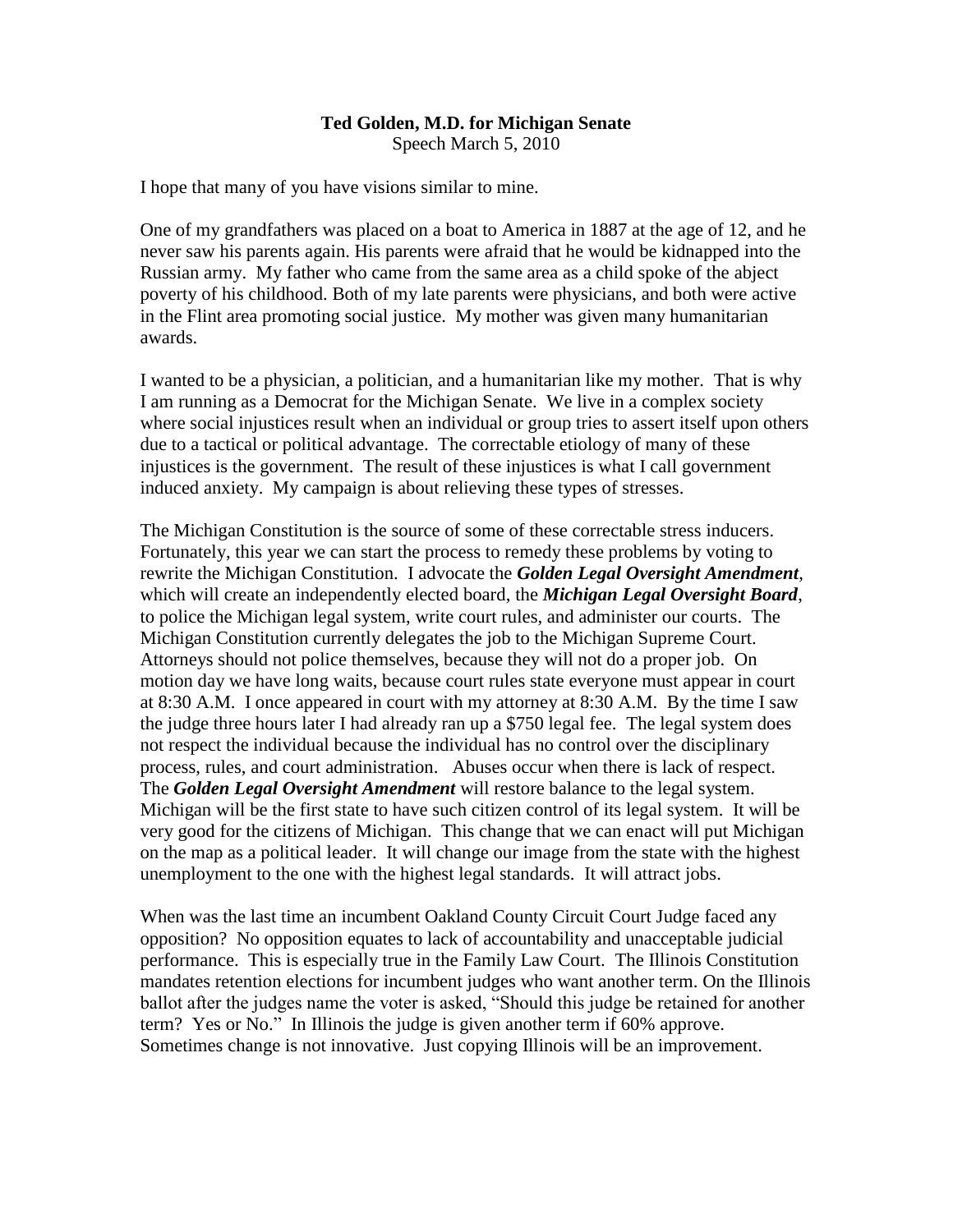Michigan should follow Arizona. It has the only state constitution to mandate commissions to evaluate in an unbiased manner the performance of all judges, and disseminate the information for the voter to use in retention elections.

Michigan's current 1963 Constitution had a clause inserted, Article V, Sec. 5. It states, *A majority of the members of an appointed examining or licensing board of a profession shall be members of that profession.* I emphasize the word **majority.** I propose changing the wording to: *A majority of the members of an appointed examining or licensing board of a profession shall not be members of that profession.*

Justice Robert Catch-22 Young rightfully earns his middle name. He gutted the Michigan Consumer Protection Act in two separate rulings that he wrote. In essence he ruled that the Act does not pertain to many types of complaints because the state licensing boards are the only place to handle many consumer complaints. As your state senator I will support changes to the Act that will give consumers real protection beyond the Catch-22 they currently have with state licensing boards. Oh, speaking of change this November, no Catch-22 type of thinking should be needed, Justice Young must go.

I have titled my proposed rewrite of the Michigan Constitution, *Michigan Constitution Gold Standard Edition.* It may be seen on my web site, [www.tagolden.com.](http://www.tagolden.com/) I have written a graduated income tax for Michigan. Michigan is one of seven states that does not have a graduated state income tax.

I have proposed changes to our State Constitution that will empower the Michigan State Board of Education to appoint the members of the boards of all our public universities and colleges awarding bachelor degrees or higher, including M.S.U., Wayne State University, and the University of Michigan. No other state has statewide elections for the boards of its institution of higher education. Besides, this will free up ballot space for the new *Michigan Legal Oversight Board*.

Citizens want state government to downsize. I propose a unicameral legislature with a 55 member state house of representatives, and length of service limited to five two year terms. The Michigan Supreme Court should be downsized from seven to five justices with two six year terms.

The Michigan Constitution should establish a fiscal year starting July First.

As your state senator I will work hard to reform the process of divorce. The legal system has made the process a battle ground for their benefit at the expense of the family, divorcing parties, and the children caught up in the process.

I propose that all Michigan police officers must periodically pass physical and psychological exams. This is currently not the standard. It should be.

It is time the public takes action against government induced anxiety called speed traps. Many of these speed traps are set on highways with reduced speeds and inadequate or not